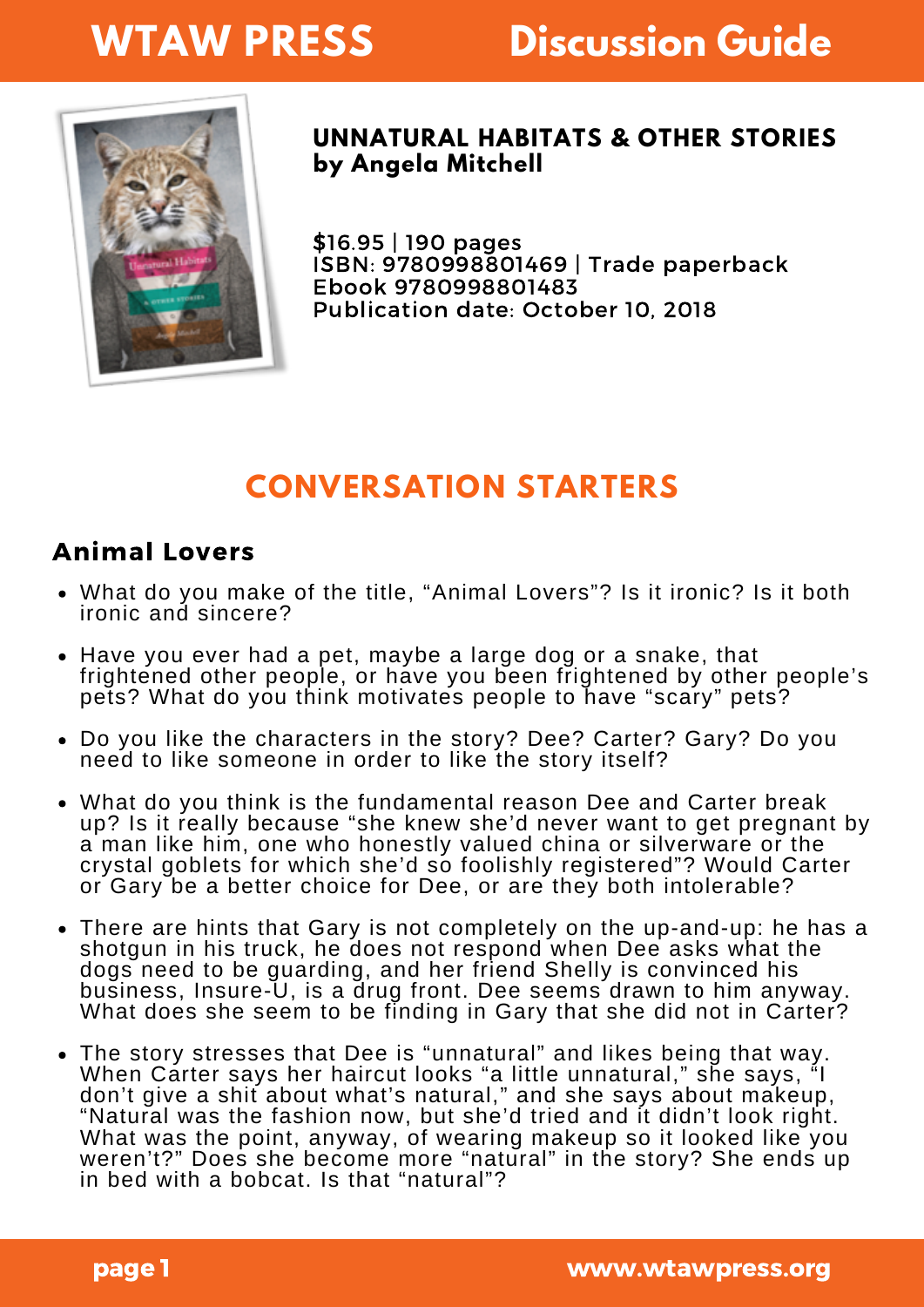### Not From Here

- The narrator says, "What I needed was to see the place Annette come from, and there 'd figure out what the difference was between her and me." What is the difference, and does she figure it out? Is the difference just that Annette's family has more money, or is there something else?
- Why does Libby feel the need to "Touch every single thing [she] can" when she is in the Clarks' bathroom?
- Does Annette know that Libby doesn't actually have a bathroom emergency? Is she too polite to mention anything, or is she unaware, even after Libby leaves smelling like the perfume?
- The interactions between Libby and her father are complex: she berates him for muddy shoes, and he chides her for the perfume she sprayed on, demonstrating he has little authority over her. She mentions, "I don't like it when he gets close to me like that," making it obvious that they are not affectionate with each other. He doesn't have a job, but fixes cars for cigarette and alcohol money. How does their relationship affect Libby's view of the world? How does her father's view of the world affect Libby's view of the Clarks?
- Libby says about Ronnie, "I think sometimes that he might make a good husband, but I'm not in love with him and I don't expect I will be. Still, he might be in love with me, though it's hard to tell such a thing." Ronnie uses Libby and abuses her. Is it possible he's also in love with her in some way? What is the author's attitude toward Ronnie? Is it different from Libby's? What is your attitude toward Ronnie? Is it different from the author's?

### Pyramid Schemes

- Initially, Tonya seems convinced she can do anything she puts her mind to, including modeling and losing weight. When the modeling agency attendant at the mall suggests that Tonya is not right for modeling, in what ways does this affect Tonya and her future decisions?
- "That was what had been so unusual about Donald, that Tonya actually thought about him when he wasn't around, something she tried never to do with Randy." Is this a key factor in relationshipswhether or not you think about the other person when you're apart? If you're in a relationship with someone or in love, how much do you think about them when you're apart? Have you been in a relationship that seemed really good even though you didn't think much about the person when you were apart?
- Tonya would "rather her mother find out about the men she had sex with at the Holiday Inn Express than about her financial troubles." Why do people feel ashamed or self-conscious about their financial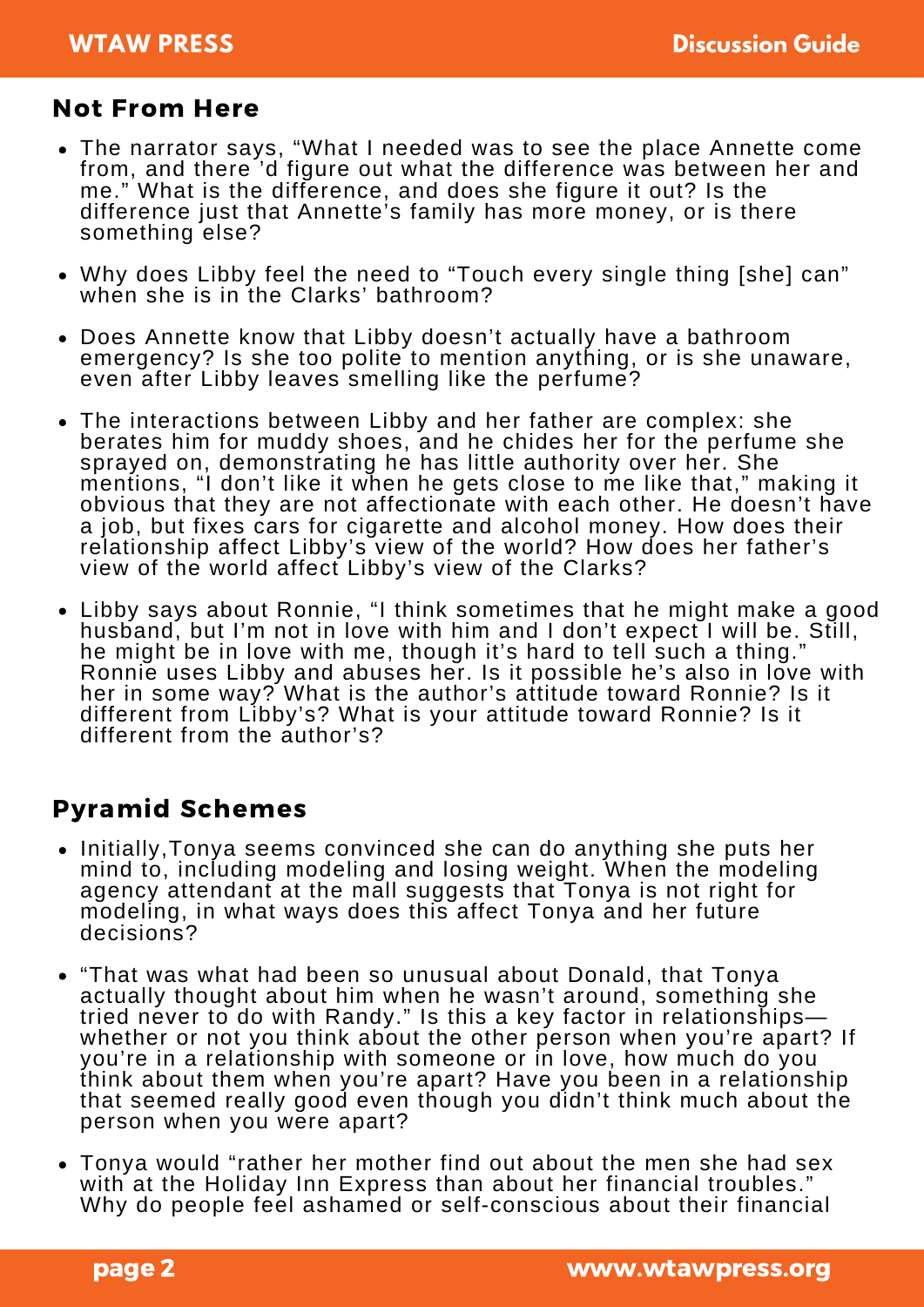situation. Would you feel more uncomfortable about revealing sexual secrets or financial secrets?

#### Retreat

- As in other stories (and the title of the book), the theme of what's natural and unnatural is emphasized. "Gary liked things natural and he let the yard grow, unrestrained," and his bobcat is "his first love." Is the violence that occurs in the story natural? Is it connected to characters' attraction to the "natural"?
- Does the business people are in affect their views? Working in the insurance business of Insure-U, Dee says the clients "behaved like animals with cars."
- What does Dee's itch seem to represent? What events make it come and go?
- "The circle that had surrounded her for so many months, the odd collection of people and creatures, had disbanded, and she felt a particular relief. She should worry about her mother and her new, strange independence, about Gary's pets and even Layton, but it wasn't in her nature. She was no good at caring for so many. At heart, she was a solitary being, at her best when she was alone." Is this true, or is this Dee telling herself this for another reason?
- Many of the characters engage one another in struggles for power. Gary and Layton compete for dominance, and Dee "was no longer an accessory to her mother, but a competitor." Is that self-destructive behavior that keeps them from genuine love, or is it realistic and a necessary form of self-defense?

#### Deeds

- The story says of Garnet, "people were more afraid these days and he guessed he was the same way." Is that true of the United States as a whole, of the Ozarks in particular?
- Similarly, "It was true that the countryside was infested with people cooking meth and doing things you'd think would only happen on TV." What does the book as a whole have to say about contemporary America?
- The story mentions in passing some key historical events: the woods "where some of the early family was buried, along with their few slaves," and Garnet's plan to booby trap the fields using "tricks his generation of soldiers learned in Vietnam." What light, if any, do these allusions to slavery and the Vietnam War shed on the events of the story?
- At one point Dee says of Jody, her son, "I should've drowned him as soon as he was born." Many stories include moments like this that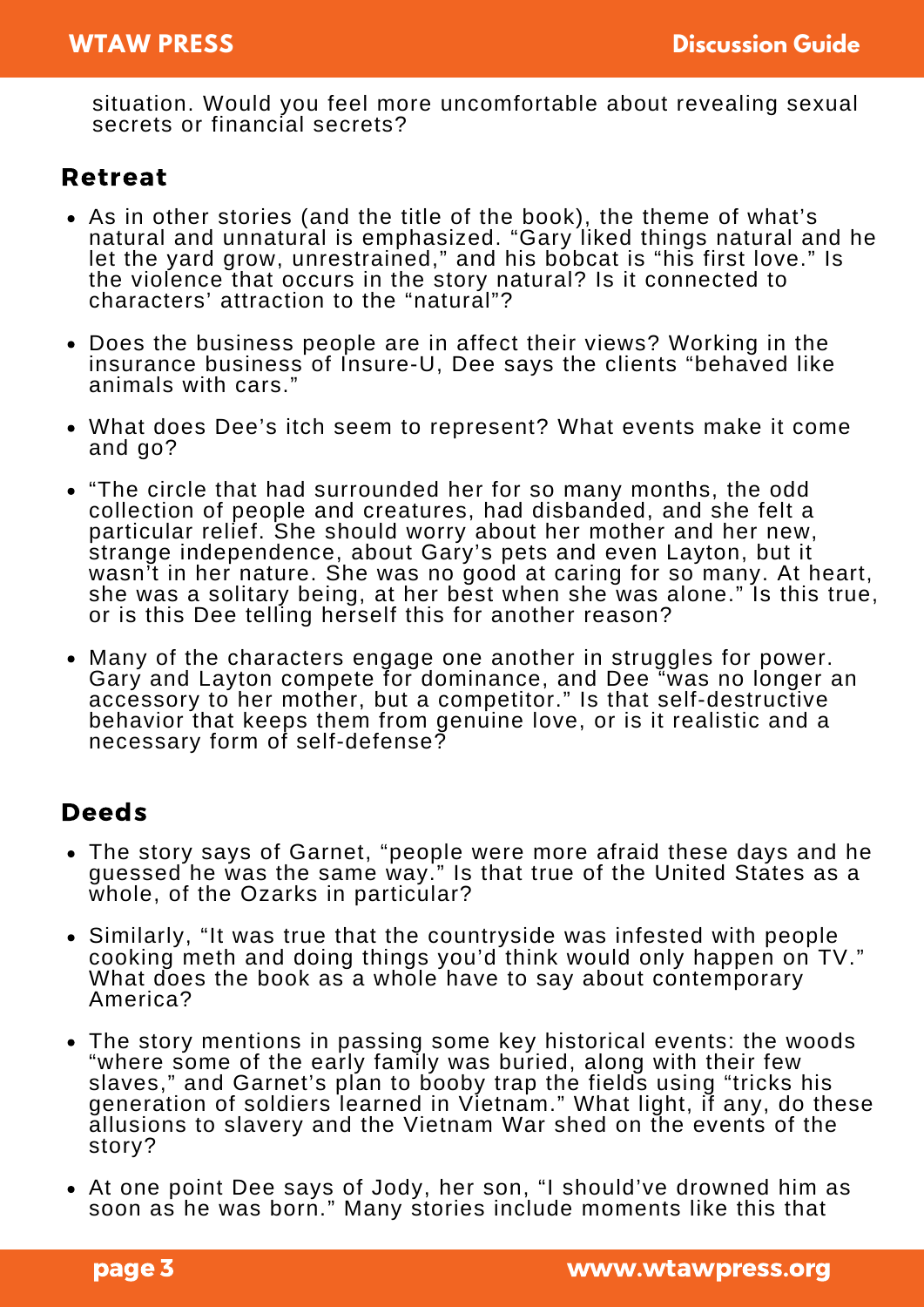might be called "dark epiphanies," where a character realizes or says something darker than what people usually let themselves say out loud or even think. Is one of the functions of art to express truths in a fictional frame that would be too painful to express in life, or should art be more hopeful and uplifting?

#### This Trailer Is Free

- In this story, too, a mother seems to reject her child. "Take him, I know I said, and I doubt they were surprised. They'd seen my kind before …." Is she being too hard on herself, or is she bravely taking responsibility for her actions?
- Frequently sentences start with "I could say" or "Let's say." What effect does this create?
- What do you think the author's attitude is toward the main character, in contrast to the character's attitude toward herself? What is your attitude?

### Unnatural Habitats

- We last saw many of the characters of this story in "Retreat," where Layton was brutally beating Gary. What effect does it have on the reader that this story begins from Layton's point of view, his memory ("he was sure") of Gary beating *him*?
- One way that Layton seems to have changed from the earlier story, "Retreat," is that "he's learned you can keep some thoughts to yourself<br>—a lesson that has improved his business." Has Layton really learned this—and is it a good lesson to learn, or is it just learning how to be dishonest and manipulate people?
- Layton seems proud of the fact that he has not changed much—that he is "fatter now, sure … but he is still the guy who beat the fuck out of Gary, who got his revenge. He can still do whatever he wants." Do you understand this part of Layton, at least to some extent, and have some empathy for him or is he simply "deplorable"?
- We know that Layton beat Gary to get revenge, but do you think Gary in fact beat Layton, or is Layton wrong about that? Is Gary possibly right when he tells Layton that he was obviously beaten by "your girlfriend's husband"?
- Dee is one of the main characters in "Animal Lovers" and "Retreat." What does it mean that in this story from Layton's point of view, she is simply "the girl from the office with the bleached-out hair"?
- Whether or not you believe in God, what do you think of the question whether God punishes the guilty or "merely removes himself from their presence"? Layton seems to believe and delight in punishment and revenge, judging from his violence toward Gary. Is this some kind of